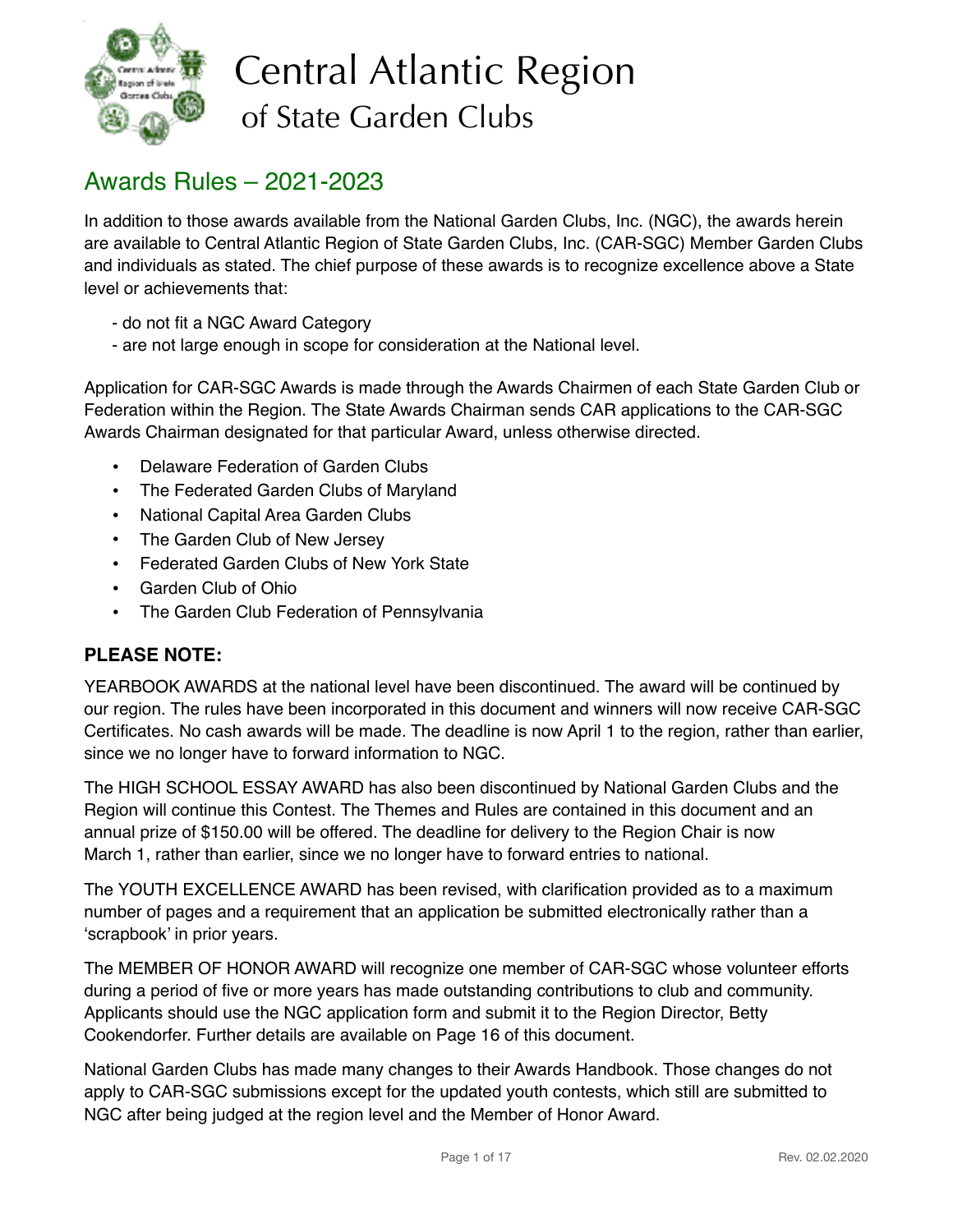# TABLE OF CONTENTS

|                                       | 4  |
|---------------------------------------|----|
|                                       | 4  |
|                                       | 5  |
|                                       | 5  |
|                                       | 5  |
|                                       | 6  |
|                                       | 6  |
|                                       | 6  |
|                                       | 7  |
|                                       | 7  |
|                                       | 8  |
|                                       | 9  |
|                                       | 9  |
|                                       | 10 |
| Smokey Bear/Woodsy Owl Poster Contest | 10 |
|                                       | 11 |
|                                       | 12 |
|                                       | 12 |
|                                       | 13 |
|                                       | 15 |
|                                       | 16 |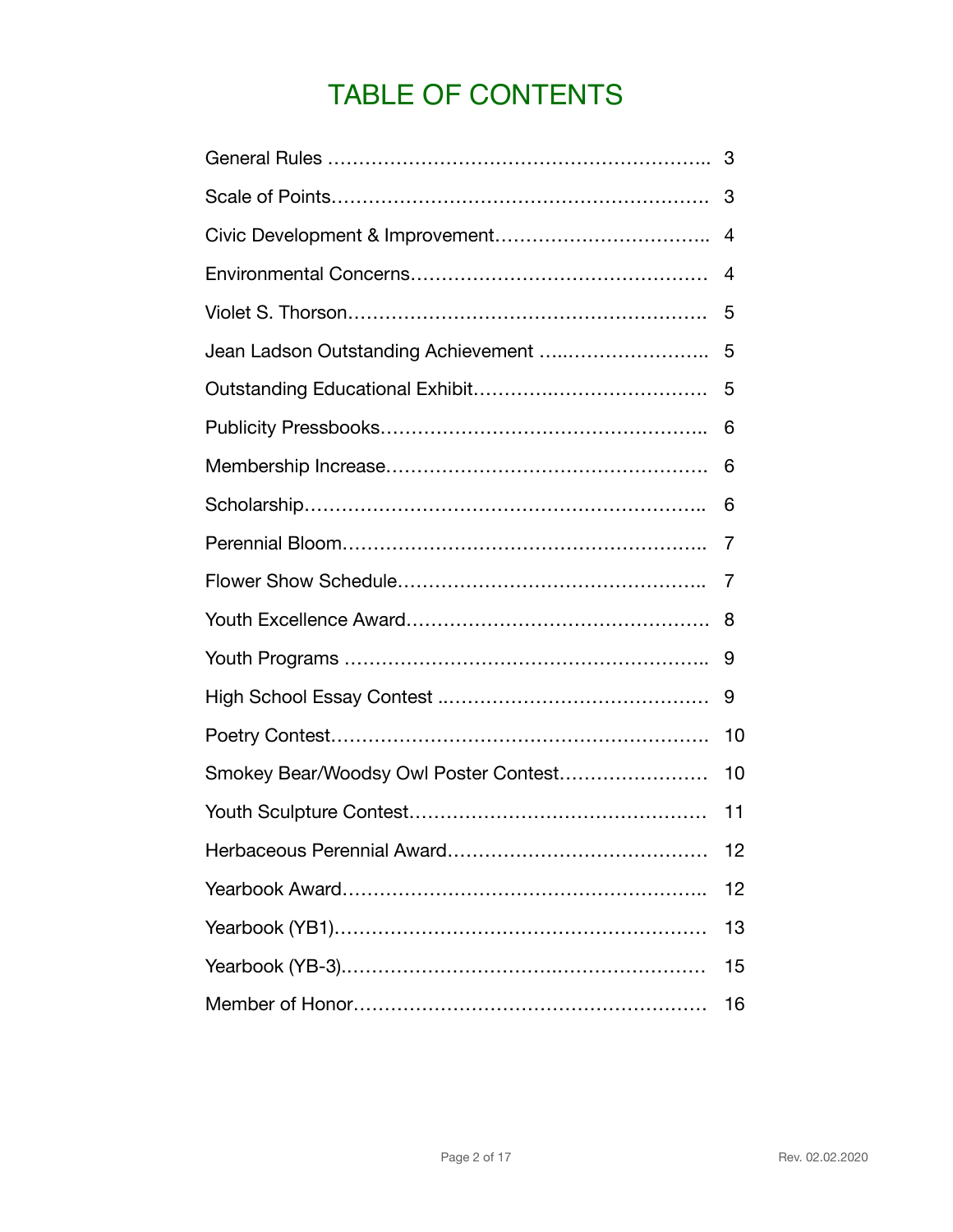# CAR-SGC AWARDS TO INDIVIDUALS AND/OR CLUBS

### General Rules

- 1. The CAR-SGC Awards Year shall be January 1 to December 31.
- 2. Applications shall be in the hands of the CAR-SGC Awards Chairman, unless otherwise stated, no later than April 1.
- 3. Applications should have won a state award or be screened by the State Awards Committee to assure high quality.
- 4. No club shall win the same award two years in succession.
- 5. Awards will be presented at the CAR-SGC Conference. In the event that the CAR-SGC Conference is not held in a particular year, the Region Director will mail the certificates and checks to the State Presidents for distribution in the fall at the time when the conference would ordinarily be held. Any Books of Evidence may be picked up by the State Presidents at the Conference or postage may be submitted to the appropriate chairman for a mailed return. Limit of one entry per state per award or per size category (small, medium and large club category).
- 6. Note that CAR-SGC Categories of Club Size may differ from those of NGC and state clubs.

### Scale of Points for all CAR-SGC Awards

Exception: Publicity Pressbook

- PRESENTATION 5 points: Neat, concise, includes all required information on the Application Form (3 sheets allowed, plus the application form), or the Book of Evidence, if required.
- ACHIEVEMENT 65 points: Scope of project, need and fulfillment; benefit; accomplishment; comprehensiveness of work; activities to attain goals; evaluation of goals reached; educational; prior planning; very brief history if continuing project; financial report, other.
- PARTICIPATION 15 points: Size of club; involvement of members, community, government agencies, professionals, youth, residents in facilities, others. Not all of these have to be involved.
- RECORD OR DOCUMENTATION 15 points: Supporting data (as applicable), clear, welllabeled and neatly attached before and after photographs if applicable, landscape plan (does not have to be professionally drawn), financial report, letters of appreciation, community awards, newspaper/magazine articles (if possible), radio or TV script (if possible), etc. Photocopies are permitted. NO VIDEOS IN LIEU OF AN APPLICATION FORM ARE PERMITTED.

### TOTAL 100 POINTS

Application Forms: The CAR-SGC Application Form and procedure for applying for awards is on the website. The application form contains topics to be addressed along with supporting photographs.

Procedure: The State Awards Committee shall choose the applicants to be sent for CAR-SGC awards. The State Awards Chairman will complete the CAR-SGC Application Form and send to the CAR-SGC Awards Chairman.

Monetary Awards: Monetary awards sponsored by the Region may be subject to change depending on the financial status of the Region.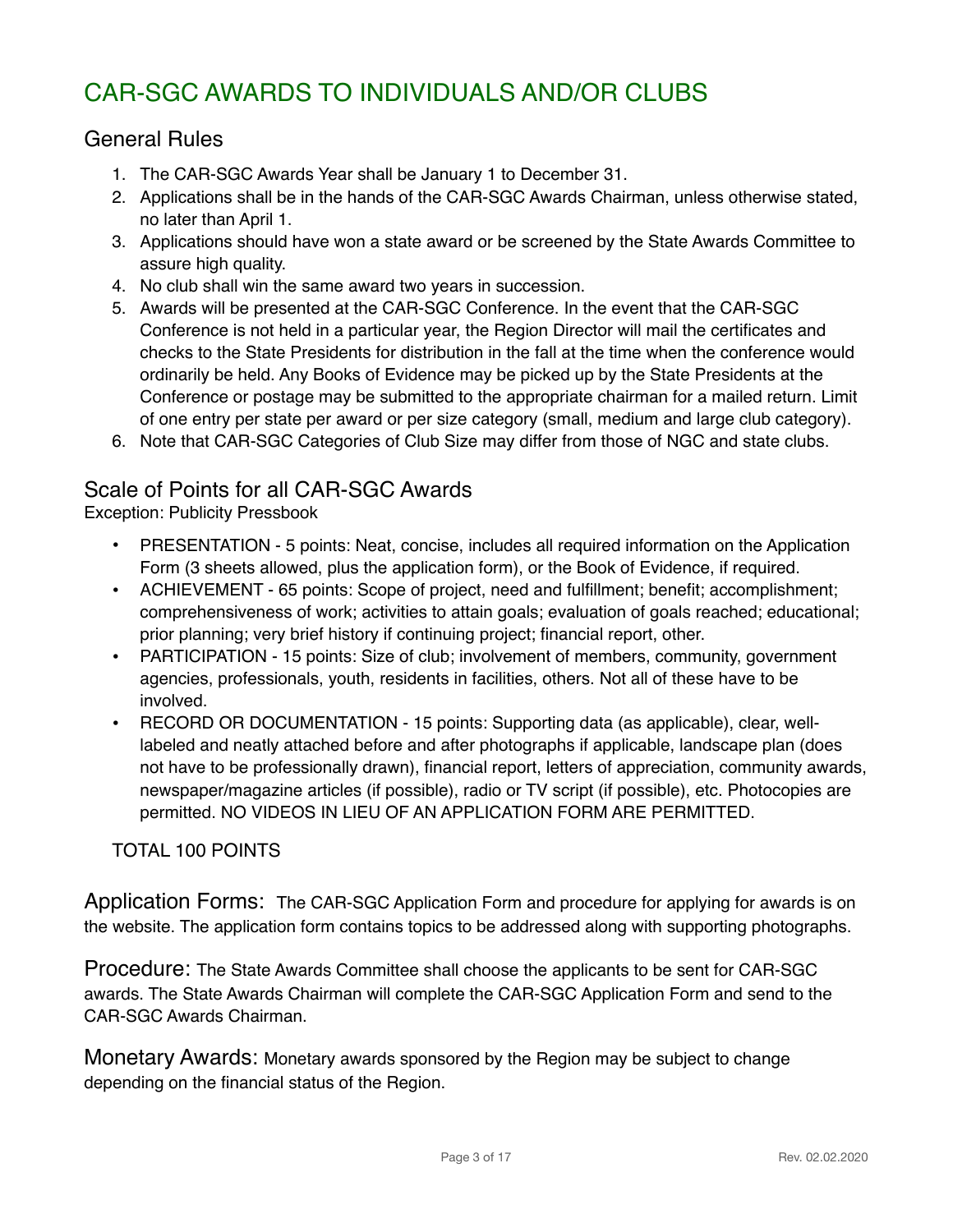# CIVIC DEVELOPMENT AND IMPROVEMENT AWARD

CERTIFICATE and \$100 in each category

Categories:

Small Club – up to 25 members Medium Club – 26-50 members Large Club – over 50 members

Awarded to a member club for the best project involving civic development and improvement. The project may be one that is completed in one season or may be a completed section of an ongoing project.

Accomplishments during the current awards year should be emphasized. Project should benefit or beautify, stimulate civic pride, supply added conveniences or enlarge opportunities for the community.

Advice and/or support may be obtained from various sources (city officials, civic groups, landscape architects, nurserymen, etc.)

NOTE: Refer to CAR-SGC General Rules. Send application to Chair, Phyllis Besch, 5580 Broadway Street, Lancaster, NY 14086 (716-684-1289) or email to [phyl.4597@gmail.com](mailto:phyl.4597@gmail.com). Deadline: April 1

### ENVIRONMENTAL CONCERNS AWARD

CERTIFICATE and \$100 in each category

Categories:

Small Club – up to 25 members Medium Club – 26-50 members Large Club – over 50 members

There is a three (3) page limit, using only the front of the page.

- Binders and vinyl sheet protectors are no longer allowed.
- Applications will not be returned. Exceptions noted.
- Application may be submitted electronically to the CAR-SGC Awards Chairman where applicable.
- Awarded to a Member Club for the best effort to create awareness of the need to protect and/or conserve our environment. May be for a completed project/effort or for a completed section of an on-going project/effort

NOTE: Refer to CAR-SGC General Rules. Send application to Chair, Nancy Lambert Fulk, 144 Tory Circle, Enola, PA, 17025-2667 (717-732-9167) or email *nfulk@comcast.net*. Deadline: April 1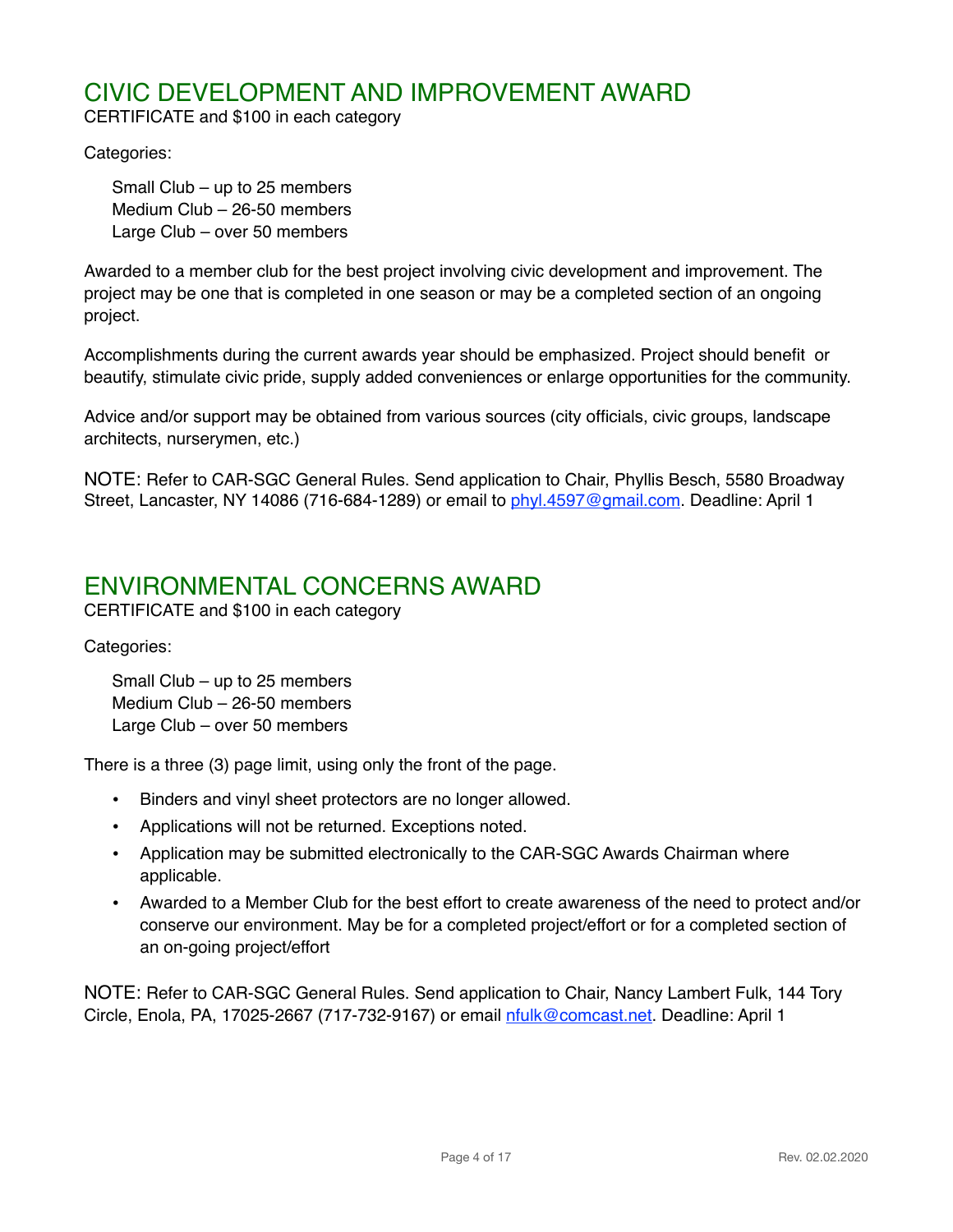### VIOLET S. THORON AWARD **CERTIFICATE**

Awarded annually to a Member Club, District, or State (having no Districts) for an outstanding project in the field of Landscape Design and/or for conducting the most complete and effective program of education in Landscape Design.

May be awarded for a single project or educational program. Project may be one that is completed in one season or a completed section of an on-going project. Work completed during the current awards year should be emphasized.

The Judging Committee on the State level shall include an accredited Landscape Design Consultant. The CAR-SGC Landscape Design Representative shall choose a committee to judge the Thoron Award.

NOTE: Refer to CAR-SGC General Rules. Send application to Chair (Jane Bersch, 386 Tavistock Drive, Medford, NJ 08055 (609-923-8427) or email to [janebersch@aol.com](mailto:janebersch@aol.com). Deadline: April 1

# JEAN LADSON OUTSTANDING ACHIEVEMENT AWARD

CERTIFICATE and \$100 to the first place winner in each category

Categories:

Small Club – up to 25 members Medium Club – 26-50 members Large Club – over 50 members

Awarded to a club or group of clubs presenting the most outstanding garden club work that is not eligible for any other CAR-SGC Award. Youth involvement is considered a plus.

NOTE: Refer to CAR-SGC General Rules. Send application to Chair, Jane Bersch[,](mailto:no_reply@apple.com) [janebersh@aol.com.](mailto:no_reply@apple.com) Deadline: April 1

# OUTSTANDING EDUCATIONAL EXHIBIT AWARD

CERTIFICATE and \$100.00

Awarded to a Garden Club or Garden Club Member(s) for an Educational Exhibit that relates to our national objectives and is designed to instruct. Winning exhibit will be displayed at the CAR-SGC Fall Conference, provided space is available. Application should include: Summary of exhibit, impetus for the exhibit, where and when exhibit was displayed, number of people viewing the exhibit, concrete results of the exhibit (if known). Two photographs may be sent electronically.

NOTE: Refer to CAR-SGC General Rules. Send application to Bert Nero, 9657 Marlboro Avenue, NE, Louisville, OH 44661-9545 or email to [bertnero@gmail.com](mailto:bertnero@gmail.com). Phone: 330-936-5894. Deadline: April 1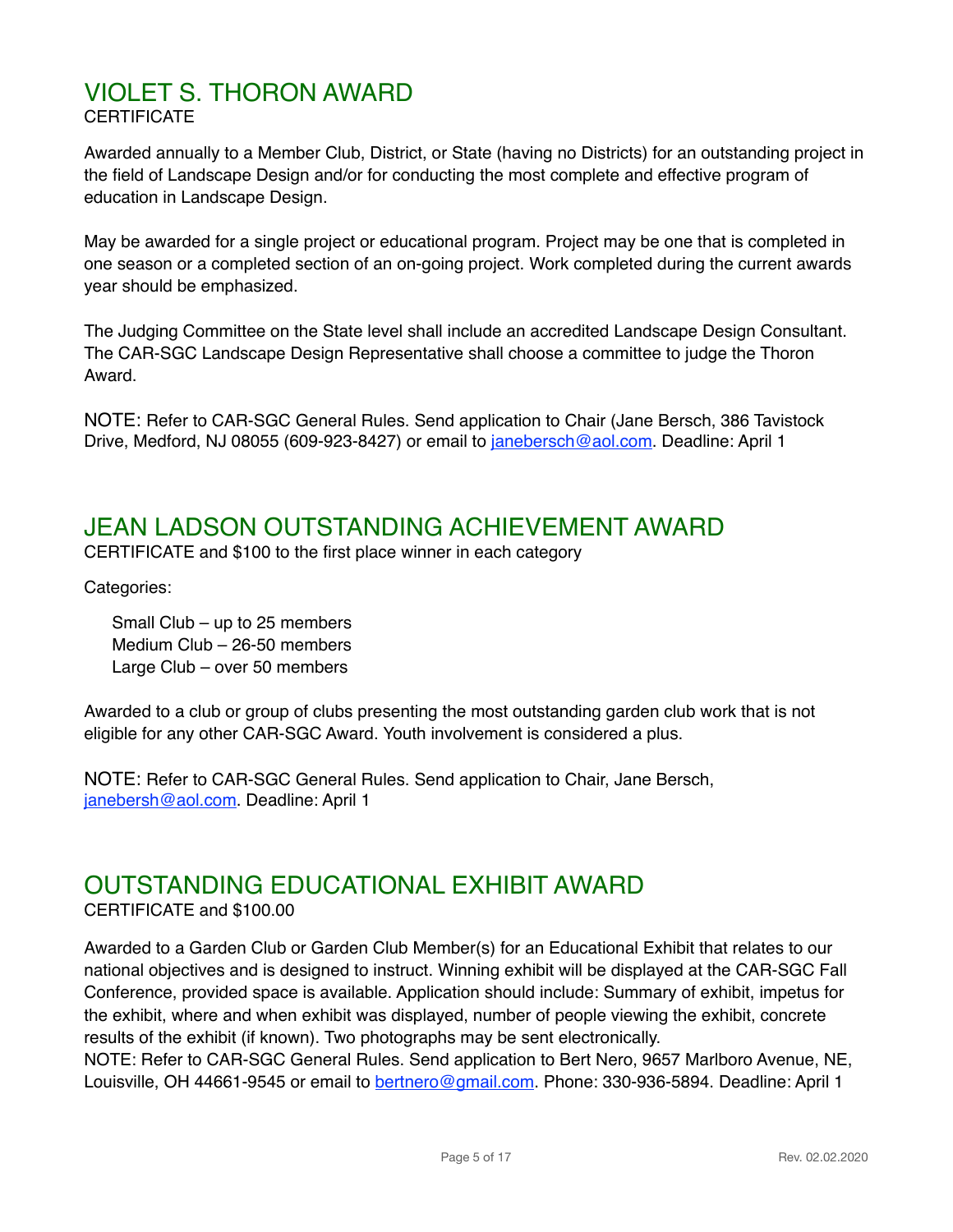# PUBLICITY PRESS BOOK AWARD

CERTIFICATE OF COMMENDATION in each category

Categories:

Small club – up to 25 members Medium club – 26 – 50 members Large club – over 50 members Group of Member Clubs, Councils, Districts

### SCALE OF POINTS:

- PRESENTATION 25 points: Neat, attractive presentation flowing chronologically January 1 through December 31.
- QUALITY 35 points: Well-written publicity/photocopies related to projects and/or activities.
- QUANTITY AND DIVERSITY 40 points: Use of various publications and media (newspaper, magazine, newsletters, electronic media, etc.) promoting garden clubs and their goals and objectives. (local club, CAR-SGC, NGC)

TOTAL 100 POINTS

NOTE: Refer to CAR-SGC General Rules. Send application to Chair, Jo C. Walker at 2050 Nottingham Parkway, Avon, Ohio 44011-1660 or email to jocwalker 20@gmail.com (216-496-6142) Deadline: April 1

# MEMBERSHIP INCREASE CERTIFICATE

Awarded to the State Garden Club/Federation showing the greatest percentage increase in paid membership over the previous fiscal year. Region Membership Representative determines the results by comparing National Garden Clubs, Inc. paid membership statistics between October 31 of the past and current year.

# CAR-SGC SCHOLARSHIP AWARD

One (1) or more \$1000 Scholarships may be awarded each year and presented at the Fall Conference. Each State may submit one (1) application. The application is sent to the CAR-SGC Scholarship Awards Representative by the July 1 deadline. Applications are judged by three (3) former CAR-SGC Directors chosen by the current Director and current CAR-SGC Scholarship Representative.

### Application Requirements:

The NGC Scholarship Form is to be used. Follow all directions and include the following:

- Application form
- Complete official academic transcript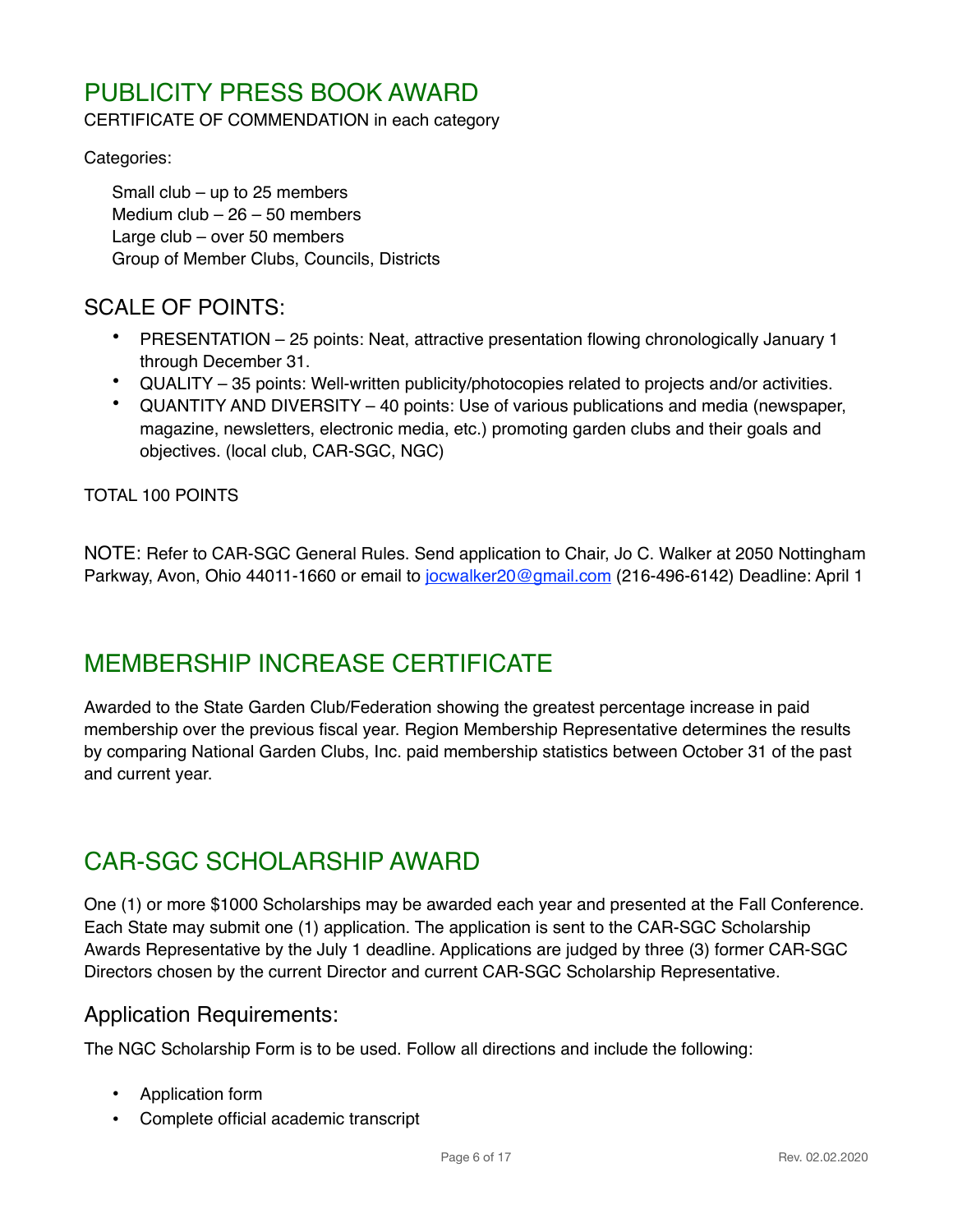- Personal letter from applicant, discussing goals, background, financial need and commitment to
- chosen field of study (Limited to two typed pages only)
- List of extracurricular activities, honors, recognitions received
- Financial Aid Form
- Three letters of recommendation, focusing on the following, and limited to one typed page: Scholastic abilities, character, work-related experience.

NOTE: Refer to CAR-SGC General Rules. Send application to Chair Connie Taylor, 512 12th Street, NE, Washington D.C. 20002 (301-928-5820) or email to [cotaylor55@gmail.com](mailto:cotaylor55@gmail.com). Deadline: July 1

NOTE: NGC Scholarship winners are not eligible for the CAR-SGC Scholarship award.

### PERENNIAL BLOOM AWARD

CERTIFICATE and recognition at the CAR-SGC Fall Conference.

Presented to the Region winner in the State's Perennial Bloom Award Competition. To be eligible for the Perennial Bloom Award, clubs must choose their Perennial Bloom candidate(s) and send the application for ONE candidate to the District Director. Deadline: July 1

Up to 4 pages of supporting data may be included, as well as the picture of the winner. Applicants for this award are not eligible for the NGC Award of Honor. District Director, after reviewing all Club applications, must select ONE winner from all clubs and send this application to the State Awards Chairman.

Deadline: August 1. State Awards Chairmen will select ONE State Winner and send this application to CAR-SGC Perennial Bloom Chairman: Monica Hansen, 21 Henning Drive, Orchard Park, New York 14127-2816, (716-667-1434) or email to [johnmonica@verizon.net](mailto:johnmonica@verizon.net). Deadline: August 31

NOTE: Each club is asked to present and plant a tree or shrub in honor of each of their Perennial Bloom Awardees. Complete information for this award, an application and a certificate are available on the CAR-SGC website.

# FLOWER SHOW SCHEDULE AWARD

CERTIFICATE and an annually determined amount for first place in each category.

#### Categories:

Small Standard Flower Show Schedule\* Standard Flower Show Schedule\* Youth Small Standard Show Schedule\* Youth Standard Flower Show Schedule\* Horticulture Specialty Flower Show Schedule\* Design Specialty Flower Show Schedule\*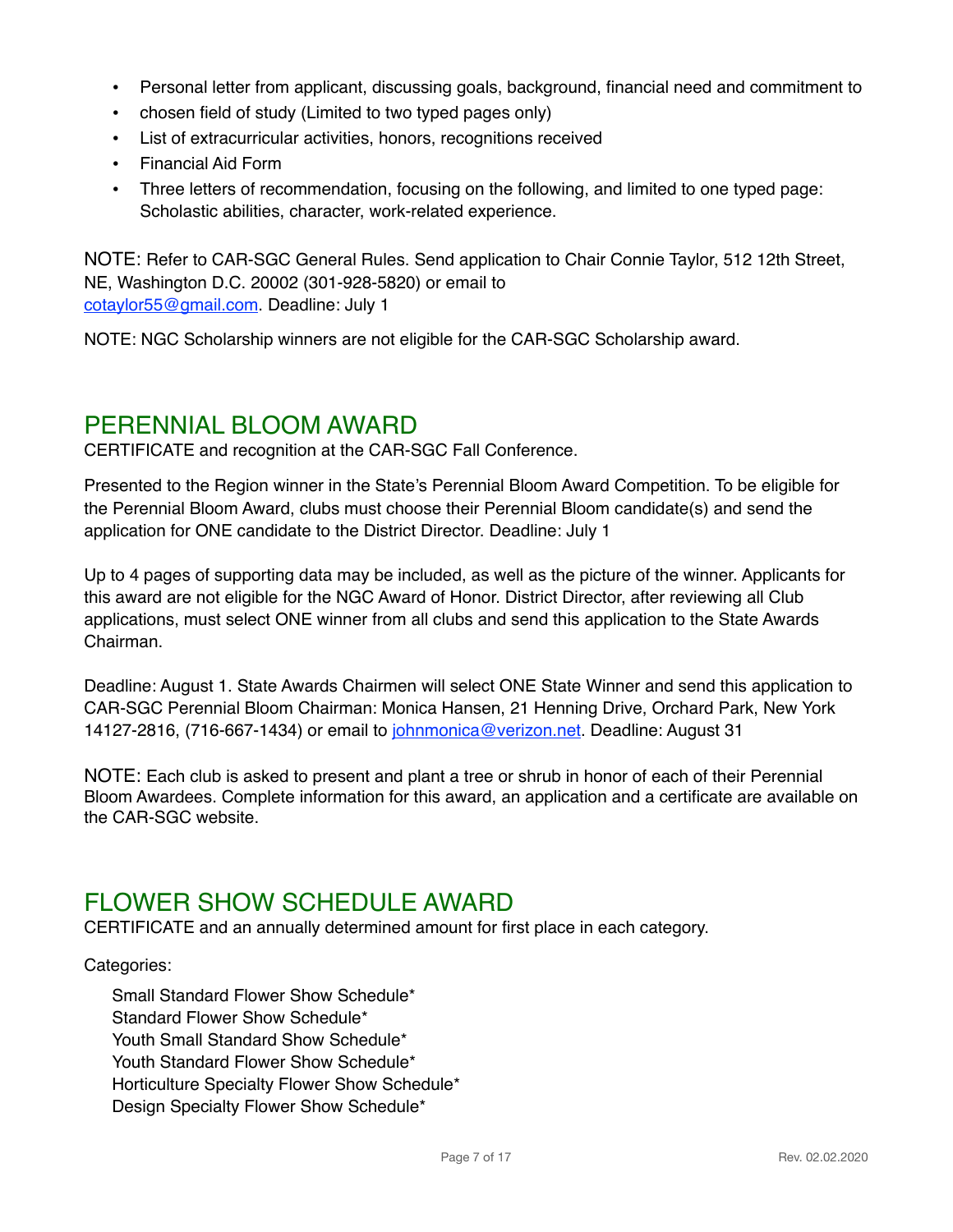*\* Refer to Handbook for Flower Shows 2017, pages 7-9,*

Awarded to a Member Club, Group of Member Clubs, District, or Council for an outstanding schedule in its category. Schedule shall be for a flower show held during the calendar year (January 1 through December 31).

Winning schedule must score 95 or more. The judging Committee at the State level shall include an accredited Flower Show School Instructor and/or Flower Show School/Symposium Chairman.The CAR-SGC Flower Show School/Instructors Chairman shall choose the committee to judge this award.

### SCALE OF POINTS:

- FORMAT 15 points: Terminology clear, presentation complete, concise (10), Font size and type readable (5)
- CONTENT 70 points: All information included meets Handbook requirements for category of show entered (40), Number and size, awards offered, and season (15). Number and type of design classes appropriate for show size, awards offered and season (15)
- SUBSTANTIATING DATA 15 points: Schedule requirements, information and classes/awards, organized in a practical and functional manner (10). Theme appropriate, workable and evident throughout class schedule (5).

### TOTAL 100 POINTS

NOTE: Refer to CAR-SGC General Rules. Send application to Chair Cecelia Millea, 422 Laurel Creek Blvd, Moorestown, New Jersey 08057 or email [cmillea@msn.com.](mailto:cmillea@msn.com) Deadline: April 1 856-235-8926

# YOUTH EXCELLENCE AWARD

### CERTIFICATE and \$50

Awarded to the Youth Garden Club (sponsored by a Member Garden Club registered with the State Garden Club) which receives the highest evaluation in proportion to size for the accomplishment of CAR-SGC and NGC objectives. Award is based on electronic submission of documentation of activities using color photographs with short captions, publicity, and a printed schedule of the year's programs and projects. Include the ages and number of youth members in the club and at each activity. The club should focus on, but not be limited to, environmental and conservation concerns, floriculture and horticulture, outdoor planting and growing, floral design, and education of the public about gardening for wildlife.

Page limit is the application and cover page plus 12 one-sided pages (this is a limit, not a requirement, less than 12 pages is fine), with cover and other pages consolidated into one multi-page document, saved as a .pdf or .doc. It is highly recommended to limit photos to 6 per page with captions, and to use no less than a 10 font.

### SCALE OF POINTS:

- FORMAT 10 points: Cover, Page 1, Clear, concise presentation, neat
- CONTENT 60 points: Photographs and captions, Publicity, Printed Schedule of Year's Programs and Projects
- ACCOMPLISHMENT OF NATIONAL AND REGION OBJECTIVES 30 points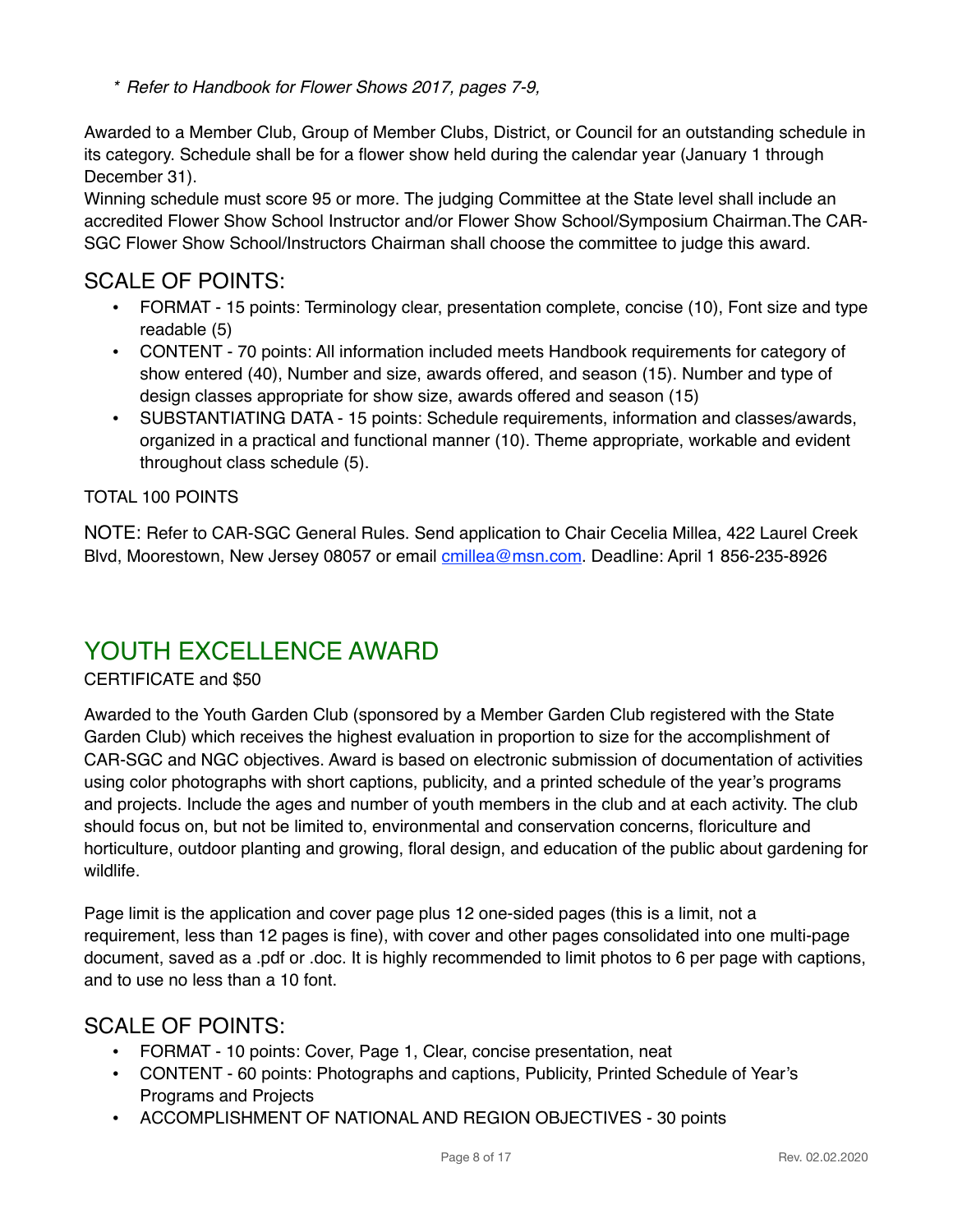#### TOTAL 100 POINTS

NOTE: Refer to CAR-SGC General Rules. Send application to Chairman Joann Predina at [jpredina2@gmail.com](mailto:jpredina2@gmail.com) SUBJECT LINE: CAR-SGC Youth Excellence Award Deadline: April 1

# CAR-SGC / NGC YOUTH PROGRAMS

Flyers for each of these contests may be obtained by logging on to the [NGC website](https://www.gardenclub.org/youth-and-scholarships) ([gardenclub.org/youth-and-scholarships\)](http://gardenclub.org/youth-and-scholarships). Winning entries will not be returned. They become the property of CAR-SGC/NGC or, in the case of the Smokey Bear/Woodsy Owl Poster Contest, the U. S. Forest Service.

# HIGH SCHOOL ESSAY CONTEST

#### CERTIFICATE and \$150.00

Contest is open to High School students attending 9th through 12th grades. The contest must be sponsored by a single member garden club, group of member clubs, councils or district or a State Garden Club. All entries become the property of CAR-SGC.

- Topic for 2021-2022: "What can we do to reduce water pollution?"
- Topic for 2022-2023: "How can we protect our water resources?"

Length of the essay must be between 600-700 words. The entry will be penalized if the essay does not conform to the required length. All entries must be typed and titled. Students should write the essay so it is suitable to be published in the CAR-SGC digital publication, "CAR Review."

### SCALE OF POINTS:

CONTENT - Total 60 points

- Knowledge of Subject: 10 points
- Thesis statement: 10 points
- Practicality of proposal: 10 points
- Originality: 15 points
- Organization, clarity of subject matter and presentation: 15 points

COMPOSITION - Total 20 points

- Grammar and punctuation: 10 points
- Vocabulary and spelling: 10 points

#### MANUSCRIPT - Total 20 points

- Conformance to length: 5 points
- Cover Sheet includes: Name, Address, Phone Number, School Attending, Grade, List of Activities, and sponsoring club (photo optional): 5 points
- Entry is submitted via email in PDF document format: 5 points
- Entry includes NGC, Inc. Release for Publication and Website form: 5 points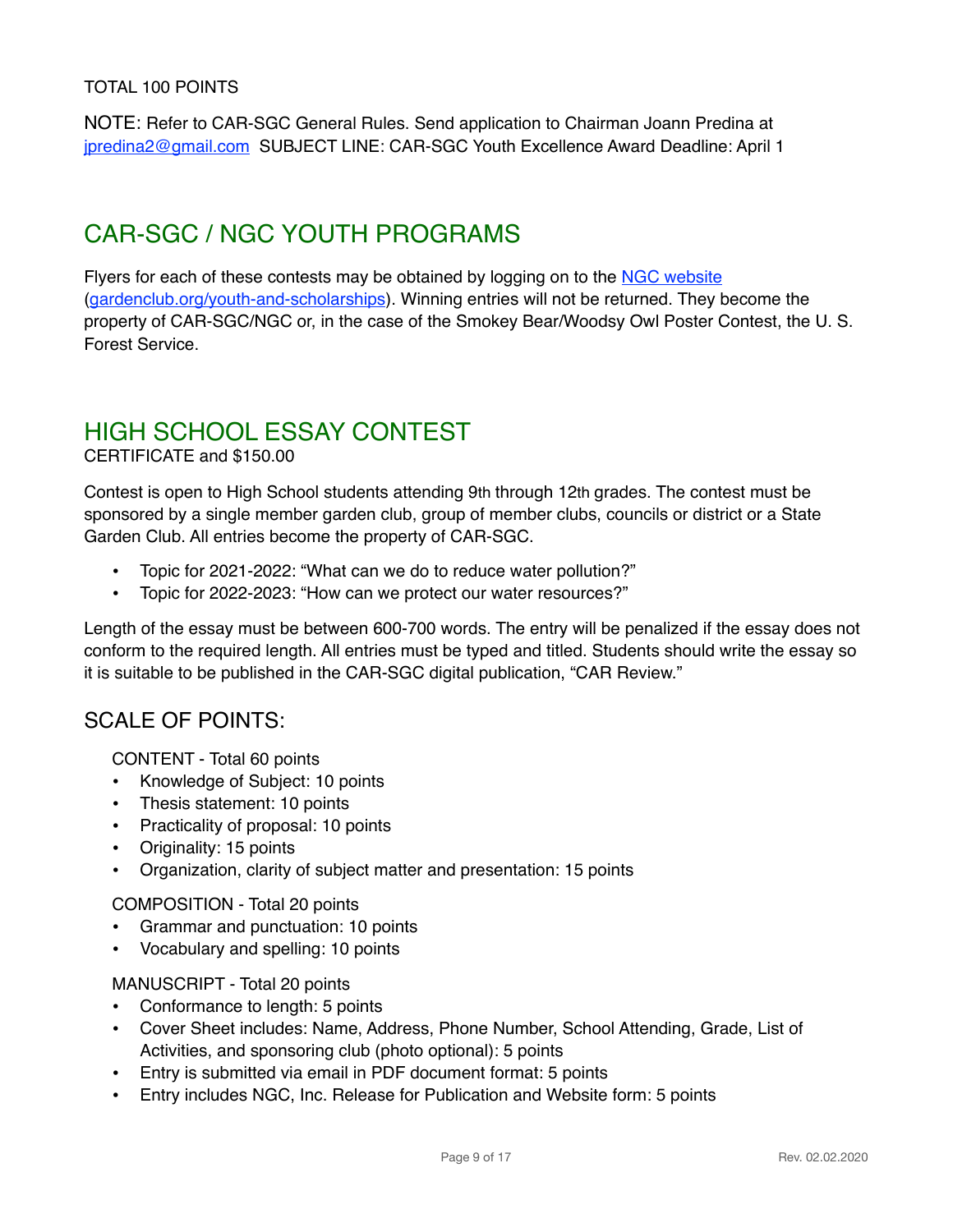CONTEST GUIDELINES: Club entries must be sent to YOUR state Awards or Youth Chairmanobserve your state deadline. Please note that the entry should be sent via email attachment as a PDF file, along with the NGC release form and optional photo. Top winner from each State Garden Club must be sent to the CAR-SGC Region Chairman by March 1.

NOTE: Refer to CAR-SGC General Rules. Send application to Chairman Barbara Brand at 3415 Fairfield Road, Gettysburg, PA 17325-7366 or email to [babrand@embarqmail.com](mailto:babrand@embarqmail.com) (717-642-9776)

# POETRY CONTEST

CERTIFICATE OF RECOGNITION TO 1st place winners in Grades K-9

Contest is open to Kindergarten through Ninth Grade, General Education and K-9 for Special Education and English as a Second Language

- 1. All entries must be typed and titled.
- 2. Include name, address, age and school grade of participant on back of entry.
- 3. Sponsoring club and state garden club must also be identified.
- 4. Sponsoring garden club may be that of a grandparent.
- 5. All entries become the property of CAR-SGC, Inc/NGC.
- 6. Poems do not have to rhyme.
- 7. Poems may be traditional verse, acrostics, bland verse, cinquains, diamond poems or Haiku.
- 8. The theme should not be used in the title.

### SCALE OF POINTS

- TITLE 10 points
- CONTENT 40 points
- CREATIVITY 30 points
- STYLE 20 points

TOTAL 100 POINTS

NOTE: Refer to CAR-SGC General Rules. Send application to Chairman Chair Vivian Abel, 200 Marticville Road, Lancaster, Pennsylvania 17603-9653 or email to [vivianbob@pheasantrunfarmbb.com.](mailto:vivianbob@pheasantrunfarmbb.com) (717-872-0991) Deadline: February 1

# SMOKEY BEAR/WOODSY OWL POSTER CONTEST

CERTIFICATE of Recognition to 1st place winners in Grades 1–5

Open to individual student artists in grades 1 through five, who are sponsored by a Member Garden Club. Winning posters will not be returned.

- Smokey Bear posters must be based upon, and include Smokey's fire prevention message, "Only YOU Can Prevent Wildfires!"
- Woodsy Owl Posters must be based upon, and include, Woodsy's conservation message, "Lend a Hand – Care for the Land!"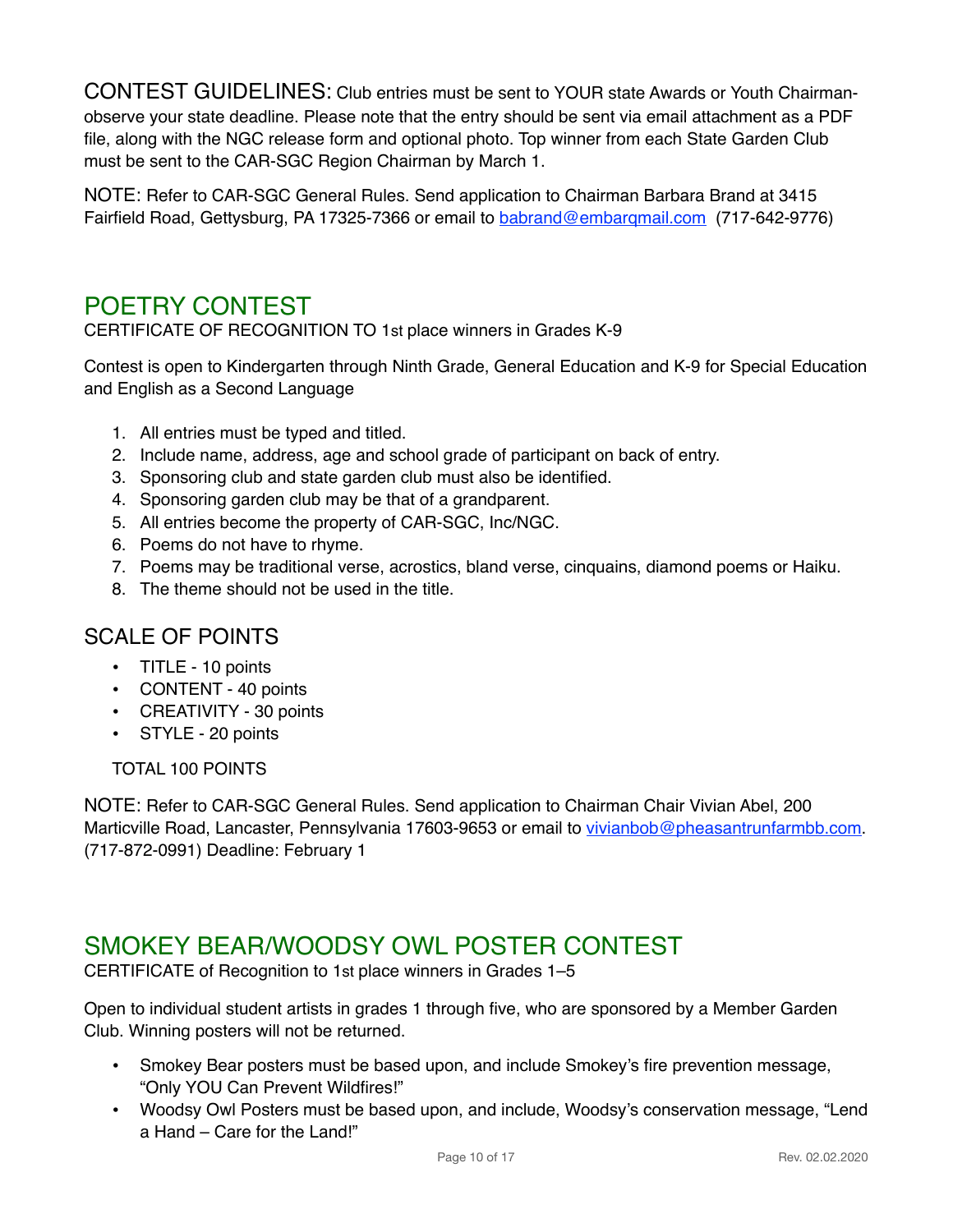Original drawings of Smokey Bear or Woodsy Owl (not both) should demonstrate the applicant's understanding of fire prevention and basic environmental conservation principles. Materials that can be used include: crayons, markers, poster paints, water colors, etc. No three-dimensional, computerscanned or electronically generated images will be accepted. Each entry should be 11 x 17 in size.

The artist's name, address, home phone number, grade level, school, teacher's name, sponsoring local garden club, city and state must be printed on the back of the poster in the lower right hand corner. (Do not use a dark marker for this information as it may show through.)

### SCALE OF POINTS

- ORIGINALITY 20 points
- DESIGN 20 points
- SLOGAN 20 points
- ARTWORK 20 points
- OVERALL EFFECTIVENESS OF THE MESSAGE 20

### TOTAL 100 POINTS

NOTE: Refer to CAR-SGC General Rules. Send application to Chairman Pat Carnogni, 5432 Collett Road, Shortsville, New York 14548-9608 (585 953-5800) or email to picar@windstream.net. Deadline: February 1, 2022.

# YOUTH SCULPTURE CONTEST

CERTIFICATE OF RECOGNITION to 1st place winners in Grades 4–8

Download Youth Sculpture Entry Form from [NGC website](https://www.gardenclub.org/youth-contests). [\(https://www.gardenclub.org/youth-contests](https://www.gardenclub.org/youth-contests))

- 1. Children in 4th grade through 8th grade will be eligible to enter the contest
- 2. Sculptures must consist of recyclable, reused and reduced materials.
- 3. The sculpture is limited to a width that would fit on an 81/2" x 11" sheet of paper.
- 4. Entries should include as many photographs as can be printed on the back of the entry form; (2) 4x6 photographs are recommended
- 5. Club entries must be sent to State Chairman by your State Deadline. State winners must be sent to the CAR-SGC Chairman by Feb. 1.
- 6. Youth sculpture contest winners will be asked to submit a high quality photo of their entry to be used on the NGC website and in other NGC publications.

### SCALE OF POINTS

- CREATIVE USE OF MATERIALS AND SELF EXPRESSION 60
- DESCRIPTION OF SCULPTURE AND MATERIALS USED 30
- CRAFTSMANSHIP AND TECHNIQUE 10

TOTAL 100 POINTS

NOTE: Refer to CAR-SGC General Rules. Send application to Chair Marcia Richard, 1558 Eton Way, Crofton, Maryland, 21114 (410-721-7410) or email to [ewr1220@aol.com.](mailto:ewr1220@aol.com) Deadline: February 1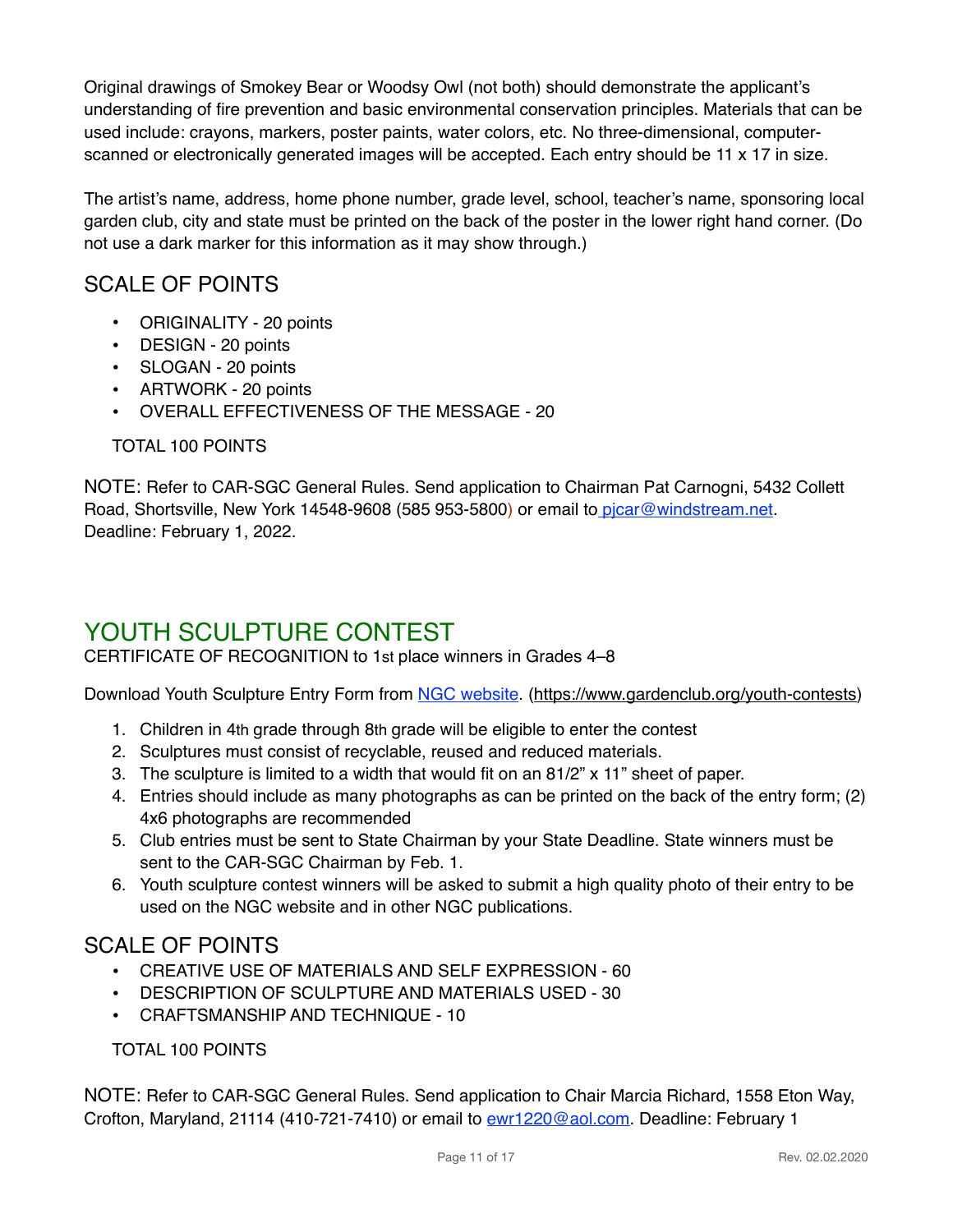# AMERICAN HORTICULTURE SOCIETY (AHS) HERBACEOUS PERENNIAL AWARD -

AHS CERTIFICATE, Membership in the American Horticulture Society, \$50.00

Awarded to a Garden Club, Group of Garden Clubs, District, Council or State for an Outstanding Class or Section of Herbaceous Perennials in a Standard Flower Show.

- 1. Club, District or State Flower Show Chairmen may apply. (Plant societies excluded.)
- 2. Each State Garden Club/Federation in the CAR-SGC Region is eligible each year to receive one American Horticultural Society Region Award for a class or section of Herbaceous Perennials in a Standard Flower show held between January 1 and December 31.
- 3. The award shall consist of an American Horticultural Society Blue Rosette and a Certificate. A donated monetary award may also be presented.
- 4. The overall exhibit must be of outstanding quality and include a minimum of 20 specimens.

NOTE: Refer to the Scales of Points in the 2017 ed. Handbook for Flower Shows. Schedule may state that application will be made for this award, if merited.

Application should include:

- Date, name of State Garden Club/Federation, name of show, and location.
- Brief description
- List of specimens in exhibit botanically named (genus, species, and cultivar).
- Clear photograph of exhibit including staging; may be sent electronically. Clear photograph of any top awards in exhibit, if applicable; may be sent.
- Application shall not exceed three pages.
- The application is sent to each State's Awards Chairman by the state's date.

NOTE: Each state's winning entry is sent to the AHS Region Chairman Shirley Nicolai, 12325 Hatton Point Road, Fort Washington, MD, 20744; [shirleynicolai@verizon.net,](mailto:shirleynicolai@verizon.net) 703-946-0079. Deadline: April 1

Six weeks before the CAR-SGC Fall Conference the AHS RegionAwards Chairman sends a list of winners for the rosette(s) and certificate to: American Horticultural Society, 7931 E. Boulevard Drive, Alexandria, VA 22308-1300, Re: AHS Region Perennial Award The AHS Region Perennial Awards will be presented at the CAR-SGC Conference.

# CAR-SGC YEARBOOK AWARD

CERTIFICATE OF COMMENDATION with First Place Recognition

This is now a CAR-SGC Award, as national has discontinued this award.

May be awarded for outstanding yearbooks in each of the following categories, determined by number of members, including Life Members, on whom NGC dues are paid. Yearbooks may be accepted for competition on the calendar year or club year (the same yearbook may be submitted only one time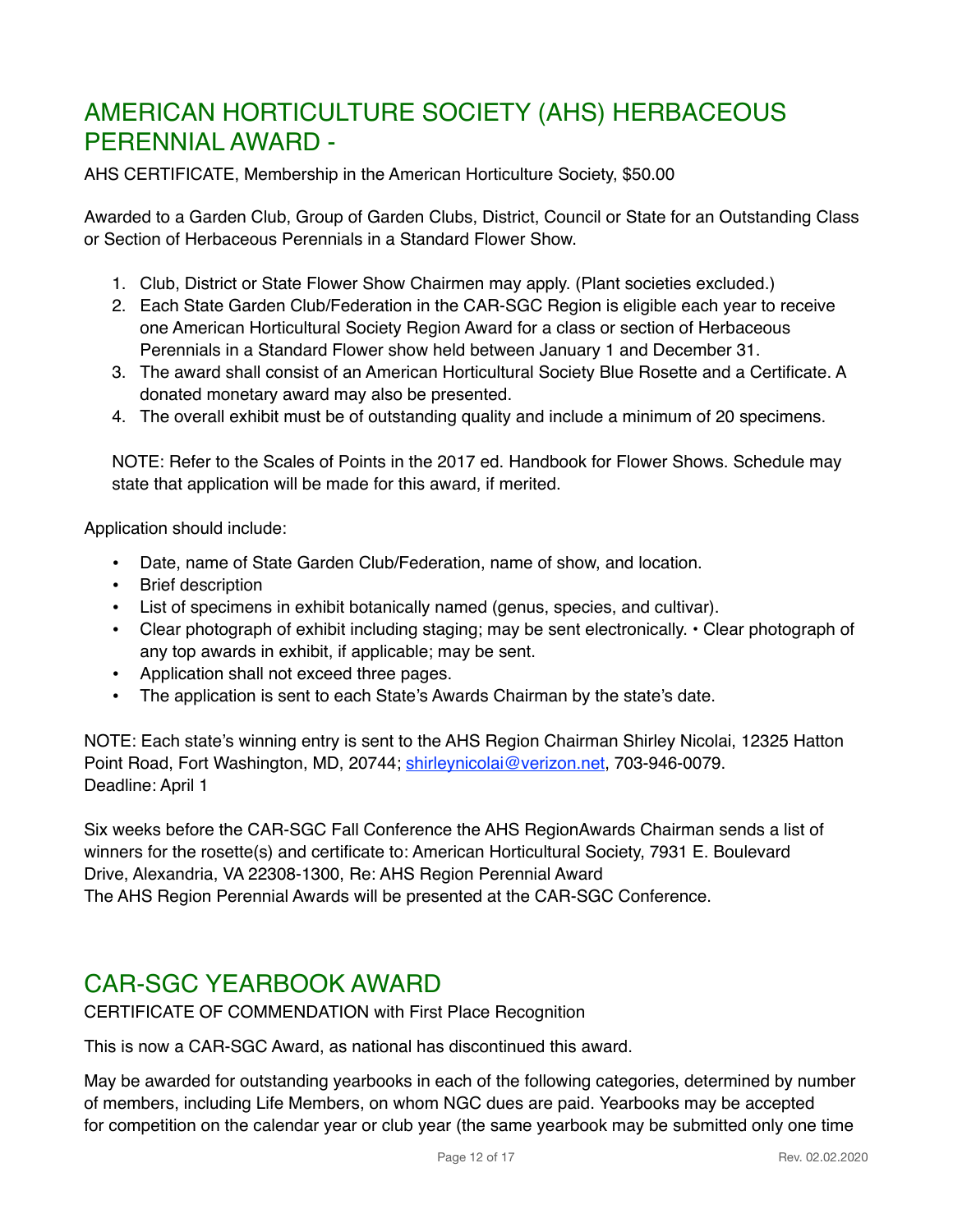in awards year) Electronic copies of yearbooks are now acceptable, in lieu of a hard copy, but are not required. USE THE CAR-SGC APPLICATION FOR THESE AWARDS NOW.

NOTE: Send Yearbook Award Applications for YB-1 and YB-3 to CAR-SGC Awards Chair Mary Ann Ferguson-Rich, 1166 Broadview Road, Tallmadge, Ohio 44278 (330-630-9625) or email to [mafr43@hotmail.com,](mailto:mafr43@hotmail.com) Deadline: April 1

# YB-1 SINGLE MEMBER YEARBOOK AWARD

Categories:

Club under 20 members Club 20-29 Club 30-44 Club 45-69 Club 70-99 Club 100-299 Club 300 or more

### SCALE OF POINTS:

FORMAT - 14 points

BOOK STRUCTURE - 2 points:

Practical, convenient size for membership, durable, neat. Yearbooks may be stapled, spiral, or 3 ring binders. Material should be well placed with ample margins, and font size suitable for members to read.

CONTENT - 13 points:

- Cover Page 2 points: Include name of club, town, state organization, year, and appealing design. If A 3-ring binder cover is used, substitute with paper cover and include required information listed above, and so note.
- Title Page 2 points: Include name of club, town, state organization, year, number of dues paying members, and affiliated organizations (district, region, NGC, other). If state and national dues are paid on associate/inactive/honorary members/, they are counted in total membership.
- Table of Contents 1 point: Number the yearbook pages and list topics on Contents Page.
- Subsequent pages: In any order most useful to members and best fit for page placement.
- Information in a club yearbook should be in logical order. National and State information does not have to be in front.
- Membership Roster 2 points: Complete mailing addresses, telephone numbers, and e-mail addresses (if applicable). Avoid crowding. Suggestion to save space, "All area codes are\_\_\_and postal zip codes are (\_\_\_\_\_\_\_\_\_\_\_), unless otherwise noted.
- List of Club Officers and Committee Chairmen 1 point.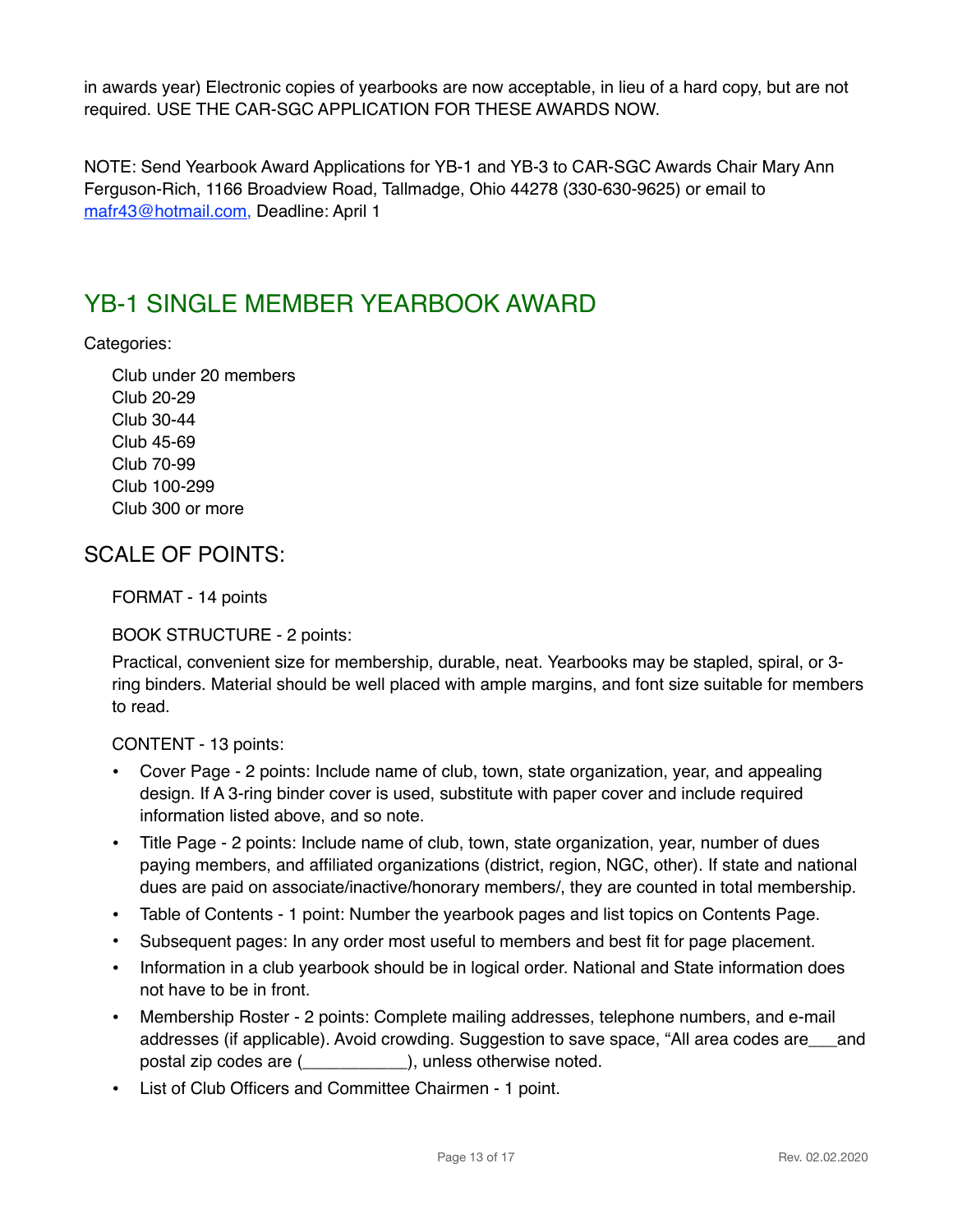- NGC Information 1 point: Name of the NGC President, the theme of the administration and a referral to the NGC website for further information.
- Other Information 2 points: Name of the Region Director, theme of Region and referral to the Region Website, Name of the State President, theme of the State President and a referral to the State Website.
- Calendar of Events 2 points: List dates and locations for district/state/region/national meetings and events to encourage members to attend and to eliminate the setting of conflicting dates.

#### PROGRAMS - 47 points:

Topics should cover a variety of NGC goals and objectives such as Birds, Blue Star Memorials, Butterflies, Conservation, Environment, Floral Design, Horticulture Therapy, Horticulture, Design, etc.

- Meets minimum number of meetings required by state 3 points: List date and time of meeting, location with address.
- Speaker's name, qualifications (brief) and program title 4 points.
- Variety of program topics 14 points (theme not required)
- Variety of styles of program 12 points (lectures, tours, etc.)
- Variety of speakers 14 points (specialists, members, etc.)

#### PROJECTS - 35 points

Projects involve actual membership participation that benefit the community and further NGC Goals and Objectives. Some fundraisers (sale of bulbs, bedding plants, herbs, etc.) may help to beautify the community, as well as produce revenue for clubs. Some fundraisers may help to promote NGC Member Services as well as publicize our organization and goals. Certain social activities may lead to membership increase. State such in descriptions.

- List Continuing and New Projects 15 points: A club is not required to have new projects.
- Give brief word description of projects 20 points: Include location, name of chairman, how members participate, list of donations if applicable, in-kind donations if applicable, plans for maintenance if applicable, etc.

OPTIONS: (No points given) Could fill available space. Some clubs include bylaws, budget, fundraising, roll call, former club presidents, club theme:

- If theme is used, it should be evident throughout the book. Themes may be interpreted with monthly program topics and/or titles, graphics, quotes. Projects do not need to be limited to a theme.
- NGC Mission Statement
- NGC Conservation Pledge
- NGC Environmental Mission Statement
- NGC Water Conservation Platform
- List of members who are life members in state, region, NGC
- Awards received the previous year.

TOTAL 100 POINTS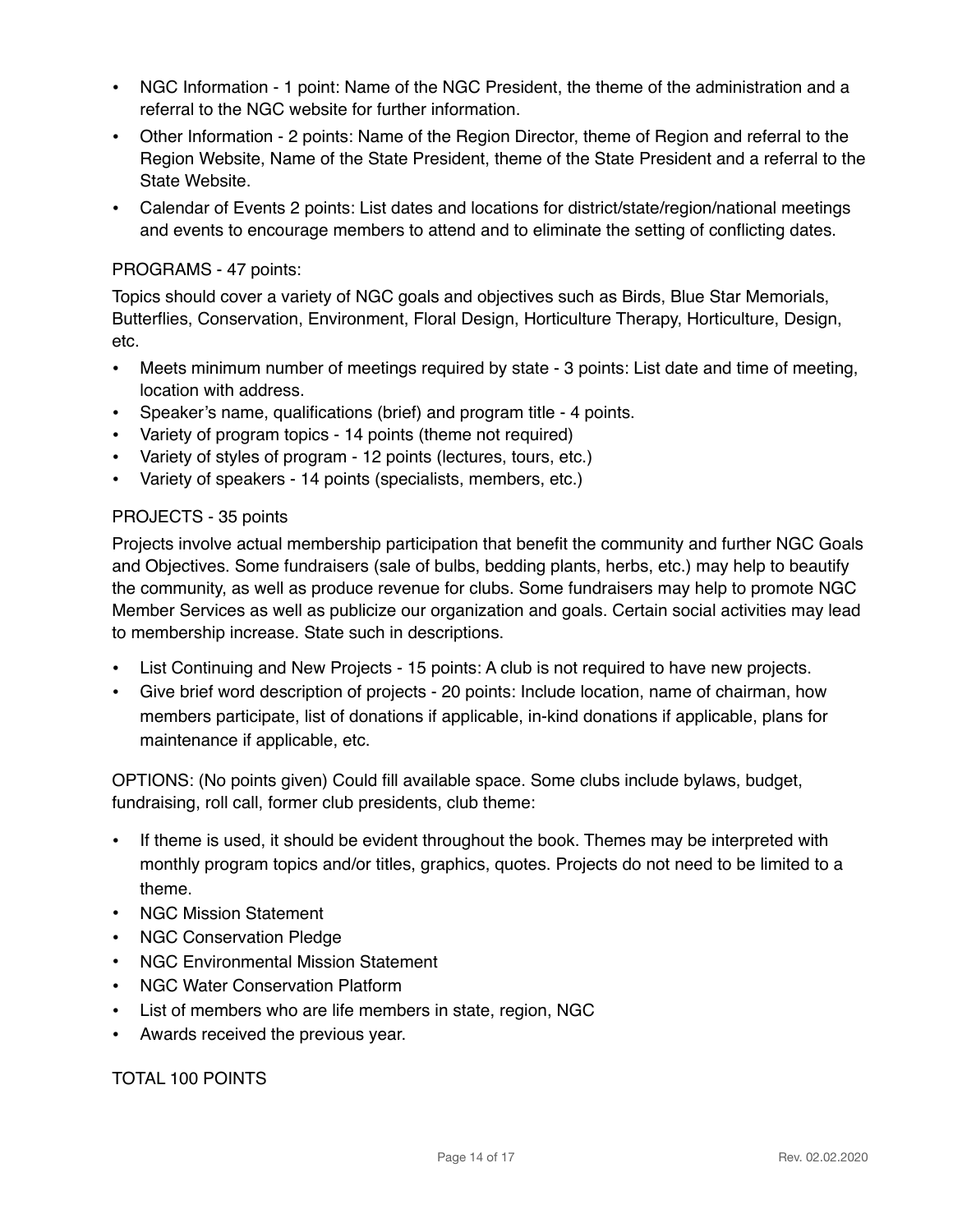# YB-3 YEARBOOK GROUP

Member Clubs, Council, District, or State

### SCALE OF POINTS

#### CONTENTS - 40 points

- Book Structure 3 points: Practical, convenient size for members, durable, neat. Yearbook may be stapled, spiral, or 3-ring binders. Material should be well-placed with ample margins and font size suitable for members to read.
- Cover 3 points: Include name of organization, state, year, and appealing design. If 3-ring binder cover is used, substitute with paper cover and include required information listed above, and so note.
- Title Page 2 points: Include name of group, number of clubs involved, affiliations including NGC, region, state, other. Include name of NGC President, Region Director, State President with each affiliation.
- Table of Contents 2 points: Number the yearbook pages and list topics with respective page number.
- Subsequent Pages: Order that is pleasing to your organization and best fit for page placement.
- Organizational Information 10 points: List organizational officers and committee chairmen. Include complete mailing addresses, telephone numbers, email addresses, and club affiliation for each.
- List addresses: State garden club website, region website and NGC.
- Calendar of Events 10 points: List meeting dates for your organization, for your state meetings, region, and national meetings, as well as schools, symposiums, and special events. This will eliminate the setting of conflicting dates.
- Bylaws, policies, and objectives 10 points

#### PROGRAMS - 20 Points

List meeting topics, include dates, time, and place (give address). Give name of speaker. Indicate if program is a presentation, tour, workshop, sharing activity, etc.

#### PROJECTS - 20 Points

List projects as continuing or new, including name of chairman, location and description of project. Indicate if fundraising is a part of the project. (Some fundraisers may help with beautifying the community or education of the public, as well as produce revenue for your organization)

#### MEMBER CLUB INFORMATION - 20 points:

List of member clubs, including club president names, addresses, phone numbers, e-mail addresses. Include meeting dates for each club. List total number of dues paying members.

OPTIONS: No points given: Former presidents, yearly theme, mission statement

TOTAL 100 POINTS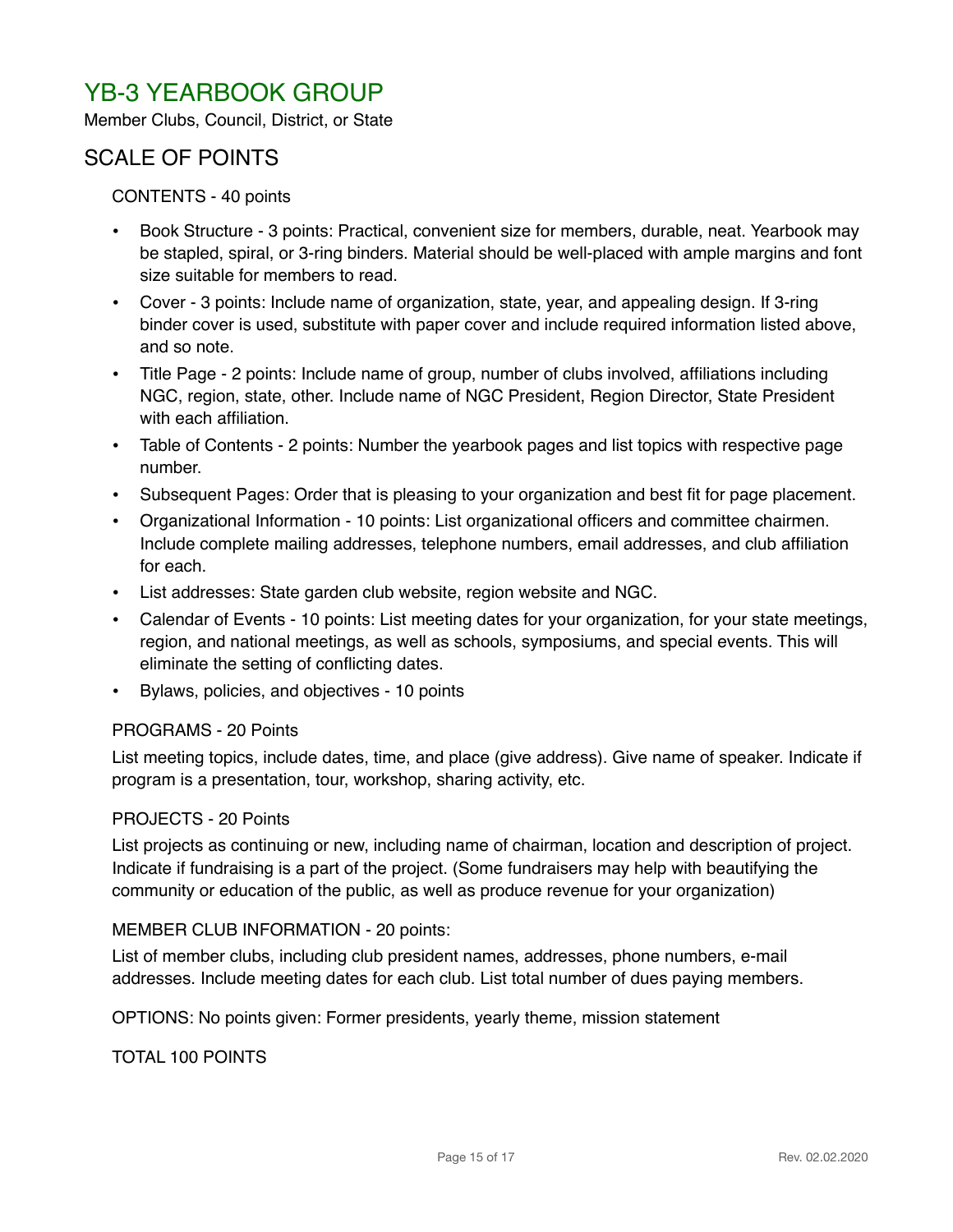# MEMBER OF HONOR AWARD

#### NGC CERTIFICATE and Pin; recognized in *The National Gardener*

Given to one member in each Region whose *volunteer efforts during a period of five or more years* has made outstanding contributions to club and community in one or more of the following areas:

- Civic Development
- Youth Activities
- Landscape Design
- Floral Design
- Horticulture Therapy
- Conservation
- Horticulture
- All Around Excellence

**ELIGIBILITY:** Any member of a State Garden Club who has NEVER been a member of the NGC Board of Directors. **Application** (1 page), plus *5 pages maximum,* one-sided. Must include:

- **Title Page** *(1 page)*
	- o Name of State Federation and Region
	- o Area(s) of nominee's outstanding contribution/s
	- o Name, complete mailing address, phone number of nominee
	- o Sponsoring club name, president's name, address, and signature
- Short, Typed **Description Of Nominee's Accomplishments** *(1 page)*
- **Supporting Information**: Summary Of Nominee's Accomplishments, including offices and chairmanships held *(Maximum: 3 pages)*

Application may be sent electronically (bcooken@aol.com. If mailed, must be secured in a folder. No loose pages accepted on hard copies**. NOTE DUE DATE OF February 1 to Director Betty Cookendorfer, 10659 New Biddinger Road. Harrison, OH 45030**

### **NGC Awards Program** *General* **Scoring Rubric**

| <b>Presentation</b>                                                                                                                                      | <b>Maximum Points</b><br>5 Total |  |
|----------------------------------------------------------------------------------------------------------------------------------------------------------|----------------------------------|--|
| Cover sheet included with all sections completed                                                                                                         |                                  |  |
| Application adheres to special 5 single page limit (plus cover page<br>application form) as specified in Awards Handbook under SR-4 award<br>description |                                  |  |
| Application neat and concise                                                                                                                             |                                  |  |

#### **Achievement 65 Total**

| Meets NGC Mission & Goals                             | 6  |  |
|-------------------------------------------------------|----|--|
| Scope of project defined                              | 4  |  |
| Need identified                                       |    |  |
| Benefit to target (members/recipients/community/etc.) | 10 |  |
| Accomplishment of goals                               | 8  |  |
| Comprehensiveness of work                             | 6  |  |
| Activities to attain goals explained                  | 8  |  |
| Evaluation of goals reached                           |    |  |